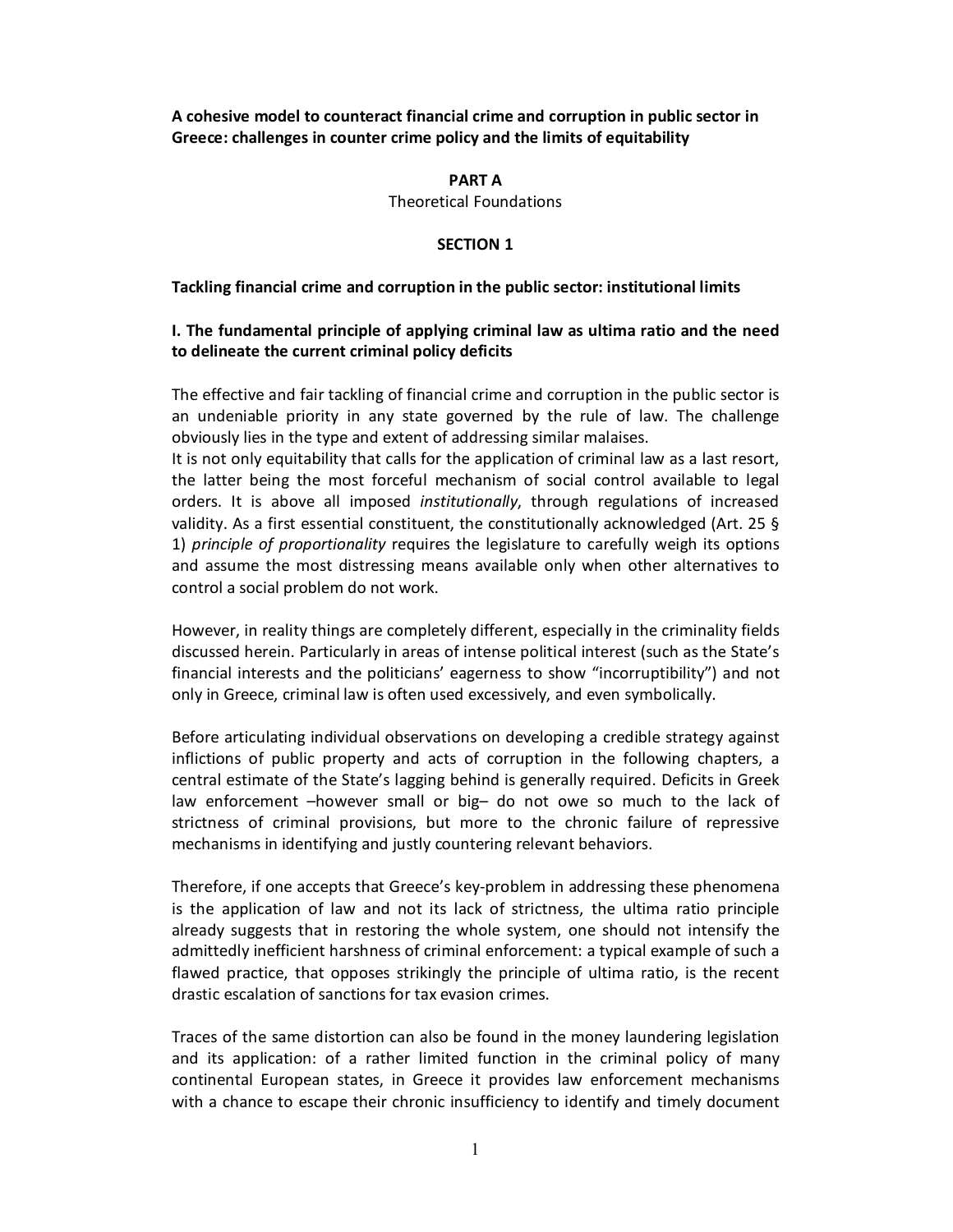the individual "predicate" offenses. The same holds for the recent novel provisions on the "continuous" character of some tax crimes, also intending to bypass chronic problems of the anticrime mechanism through an irrational intensification of criminal enforcement.

In all these cases, the ultima ratio violation is clear: instead of focusing specifically on organizational measures to improve the system so that it responds to the application of substantive criminal law, the latter becomes the system's main device of "improvement".

# **II. Putting the fundamental principles of criminal law first**

Whenever introducing criminal liability –and especially in the fields discussed here, which favor the political management of criminal law– the Greek legislature is called upon to firstly reevaluate the existing institutional framework for countering financial crime and corruption in the public sector in relation to their compliance with constitutionally guaranteed fundamental principles that should govern law enforcement.

These include first and foremost the principle of proportionality, the guilt principle, as well as core procedural principles related to the respect of human dignity, such as the prohibition of self-incrimination. As to financial criminality and corruption in the public sector in particular, the Greek legislator must assess not only the range of punishability with respect to the ultima ratio principle, but also all sanctions threatened by law. The latter are very often disproportionate, as felonies become a norm in harmful conducts surpassing a high quantitative threshold. On the other hand, provisions exist that fall substantially short in respecting the guilt principle, such as those on the liability of company directors for corporate public debts (Art. 25 §§ 2 & 3 of Law 1882/1990).

Financial criminality also puts crucial and constitutionally vested procedural principles to the test. Besides questioning the principle of proportionality, coexisting administrative and criminal sanctions for the same conduct raise the issue of adherence to the ne bis in idem principle, in view of the European courts' case-law. Moreover, the investigated citizen's obligation to assist authorities in relevant administrative inspections intensely reveals a possible breach in the selfincrimination principle, in terms of criminally punishing the same conduct. This is why proposals to improve the existing institutional framework for countering financial crime and corruption in the public sector must initiate from the self-evident constitutional limits imposed on the application of criminal repression measures.

# **III. Integration of international and EU legislation and institutional limits**

Institutional limits exist for the Greek legislature in adopting the noted dynamic (though not always equitable) activation of the international community towards the criminal repression of financial crime and corruption in public sector. To the extent that Greece has signed and ratified almost all relevant international conventions and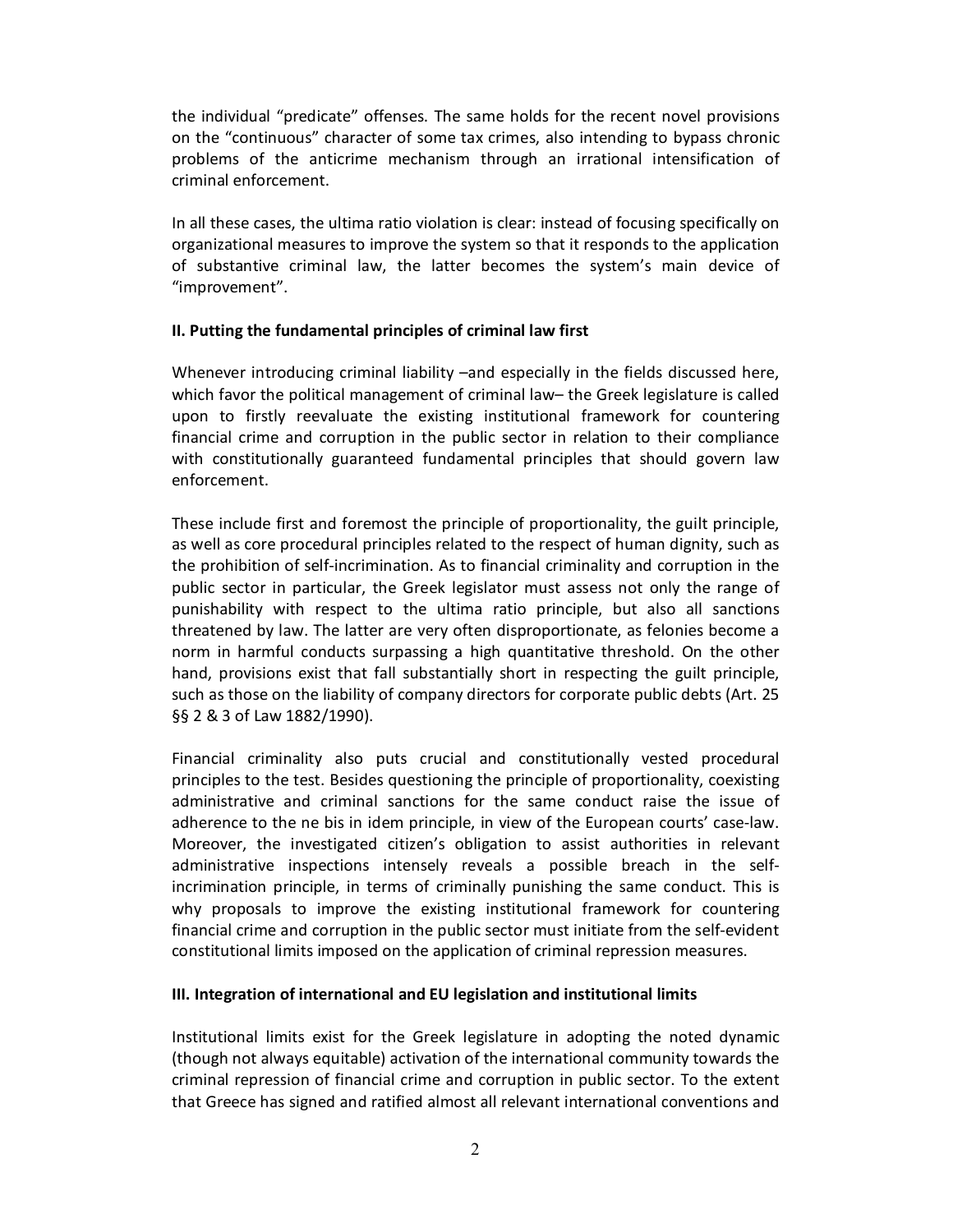is an EU Member State, criminal legislation on financial offenses and corruption in the public sector (among others) is now part of the national legal order that carries the strongest international impacts.

In producing national criminal legislation of international or/and EU origin, two issues concern the national legislature: *compliance with the relevant commitments* and *abidance by the essential limits relevant to these commitments*, the latter arising from international and European law, as well as the Greek Constitution. In this context, the importance of possible deviation prospects for the Greek legislature or law enforcing agencies is highlighted.

Commitments in importing criminal law through *international conventions* arise from the content of the provisions thereof, but are valid when they conform to the Constitution. The unambiguous supremacy of the latter (Art. 28  $\S$  1) establishes a vital framework for the correlation between national and international legislation in this respect, making it imperative to utilize reservations possibly included in the relevant conventions, in order to safeguard constitutional requirements on criminal repression whenever international statutes contradict them.

On the other hand, such commitments differ when *EU law* is evoked, being obligations of the broader legal order of EU as a supranational organization in which Greece participates and to whom it has delegated powers to co-formulate penal law (intel alia), according to union primary law. The constitutional provision regulating Greece's accession to the EU (Art. 28  $\S$  3) is widely regarded as promoting an interpretation of the Constitution in harmony with EU law, inasmuch as the latter acknowledges the principles deriving from the constitutional traditions of its Member States (Art. 6 § 3 TEU), and furthermore from its institutional guarantees over fundamental rights and its accession to the ECHR. Practically, this means that the search for the limits of commitments on EU-imposed criminal repression measures should combine EU-law provisions and their specific co-existence with the Greek Constitution.

Insofar as Greek commitments for criminal repression of specific conducts spring from both *international and EU legal instruments* (that being the rule in financial criminality and corruption in the public sector), EU choices override international ones and have a practically different enforcement capacity under national law. Consequently, the Greek legislature is obliged to respect this priority; compared to the relevant international conventions ratified, if the EU calls for wider punishability or special procedural measures, Greece must abide by these requirements. On the other hand, possible violations against the rule of law or fundamental rights *by these very EU provisions* should be examined in the compound framework of coexistence between EU legislation and the Greek Constitution. As generally evident, the fundamental principles and rights associated with criminal law have solid foundation in EU-law itself. In this sense, very few regulations introducing punishability actually infringe, e.g., the guilt or proportionality principles (both fundamental to EU-law by Arts. 5 § 1 TEU & 48 § 1 EUCFR), and therefore do not bind the national legislature. The latter is asked to transpose EU provision into national law *in accordance* with the